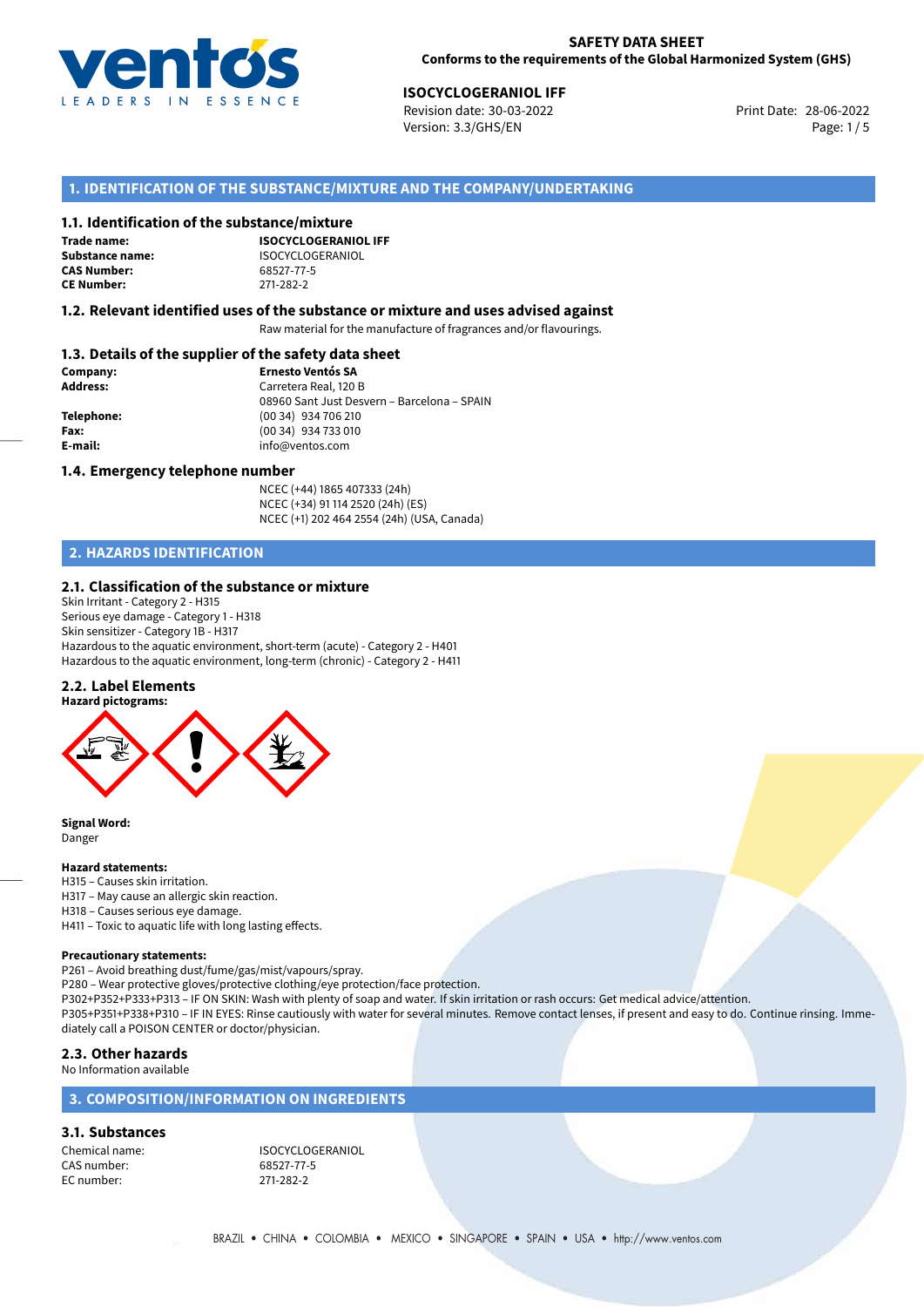

**ISOCYCLOGERANIOL IFF**<br> **Revision date: 30-03-2022** Print Date: 28-06-2022 Version: 3.3/GHS/EN Page: 2 / 5

#### **Hazardous constituents:**

| <b>Chemical Name</b>    | % (w/w)   | CAS No<br><b>EC No</b>  | <b>Classification according to GHS</b>                                                                                                                                                                                                                                               |
|-------------------------|-----------|-------------------------|--------------------------------------------------------------------------------------------------------------------------------------------------------------------------------------------------------------------------------------------------------------------------------------|
| <b>ISOCYCLOGERANIOL</b> | $\geq$ 50 | 68527-77-5<br>271-282-2 | Skin Irritant - Category 2 - H315<br>Serious eye damage - Category 1 - H318<br>Skin sensitizer - Category 1B - H317<br>Hazardous to the aquatic environment, short-term (acute) - Category 2 - H401<br>Hazardous to the aquatic environment, long-term (chronic) - Category 2 - H411 |

[See the full text of the hazard statements in section 16.](#page-4-0)

### **3.2. Mixtures**

Not applicable.

## **4. FIRST-AID MEASURES**

## **4.1. Description of necessary first aid measures**

| Ingestion:    | Rinse mouth with water.                                                                                               |
|---------------|-----------------------------------------------------------------------------------------------------------------------|
|               | Obtain medical advice.                                                                                                |
|               | Keep at rest. Do not induce vomiting.                                                                                 |
| Eye contact:  | In case of contact with eyes, rinse immediately with plenty of water for at least 15 minutes and seek medical advice. |
| Inhalation:   | Remove person to fresh air and keep at rest.                                                                          |
|               | Seek immediate medical advice.                                                                                        |
| Skin contact: | Take off immediately all contaminated clothing.                                                                       |
|               | Thoroughly wash affected skin with soap and water.                                                                    |
|               | Seek medical attention if symptoms persist.                                                                           |

## **4.2. Most important symptoms and effects, both acute and delayed**

No information available.

## **4.3. Indication of any immediate medical attention and special treatment needed**

No information available.

## **5. FIRE-FIGHTING MEASURES**

## **5.1. Extinguishing Media**

Water spray, carbon dioxide, dry chemical powder or appropriate foam. For safety reasons do not use full water jet.

## **5.2. Special hazards arising from the substance or mixture**

Known or Anticipated Hazardous Products of Combustion: Emits toxic fumes under fire conditions.

## **5.3. Advice for firefighters**

High temperatures can lead to high pressures inside closed containers. Avoid inhalation of vapors that are created. Use appropriate respiratory protection. Do not allow spillage of fire to be poured into drains or watercourses. Wear self-contained breathing apparatus and protective clothing.

## **6. ACCIDENTAL RELEASE MEASURES**

## **6.1. Personal precautions, protective equipment and emergency procedures**

Evacuate surronding areas. Ensure adequate ventilation. Keep unnecessary and unprotected personnel from entering. Do not breathe vapor/spray. Avoid contact with skin and eyes. Information regarding personal protective measures: see section 8.

#### **6.2. Environmental precautions**

To avoid possible contamination of the environment, do not discharge into any drains, surface waters or groundwaters.

## **6.3. Methods and materials for containment and cleaning up**

Cover with an inert, inorganic, non-combustible absorbent material (e.g. dry-lime, sand, soda ash). Place in covered containers using non-sparking tools and transport outdoors. Avoid open flames or sources of ignition (e.g. pilot lights on gas hot water heater). Ventilate area and wash spill site after material pickup is complete.

## **6.4. Reference to other sections**

Information regarding exposure controls, personal protection and disposal considerations can be found in sections 8 and 13.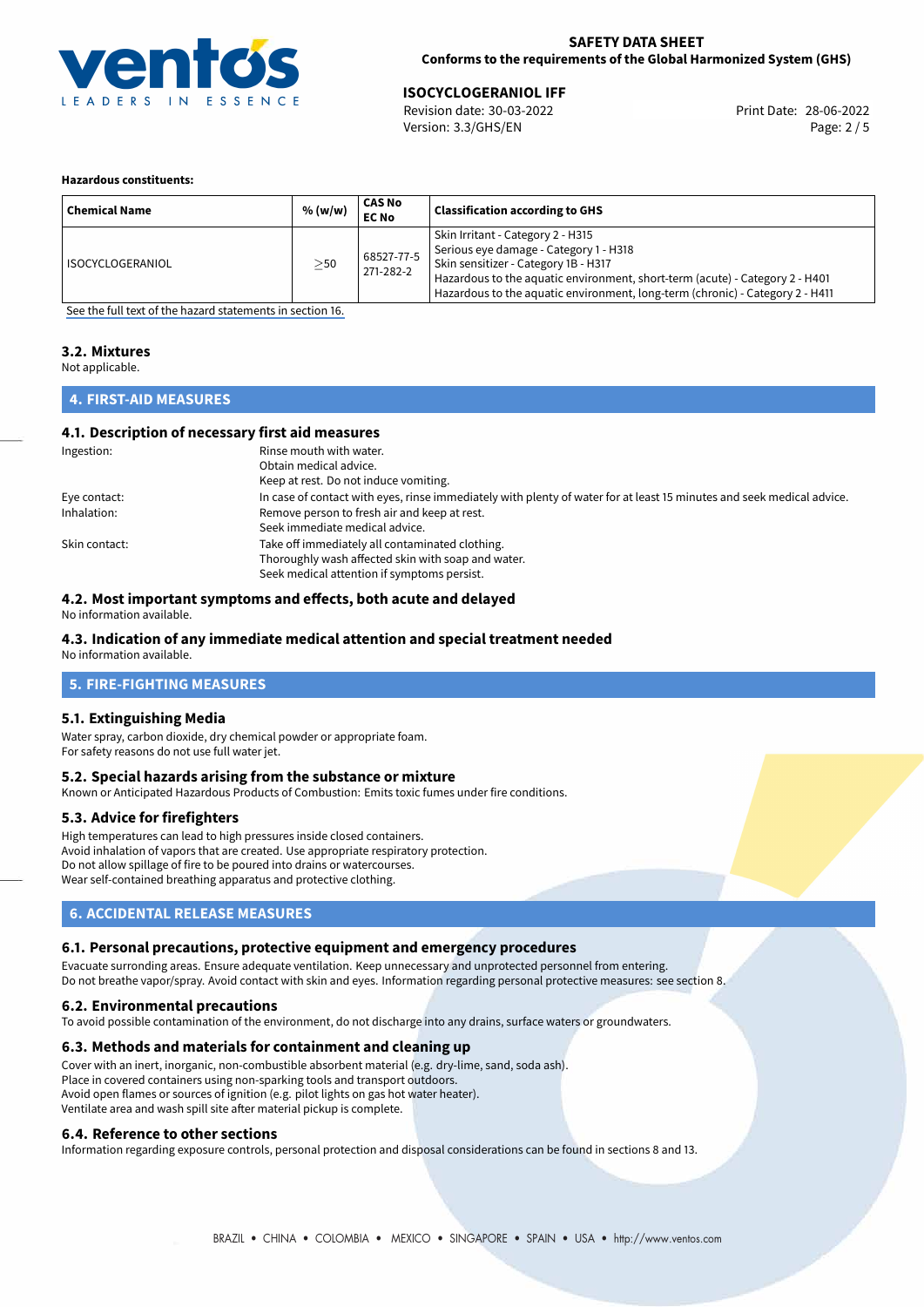

**ISOCYCLOGERANIOL IFF**<br> **Revision date: 30-03-2022** Print Date: 28-06-2022 Version: 3.3/GHS/EN Page: 3 / 5

## **7. HANDLING AND STORAGE**

## **7.1. Precautions for safe handling**

Do not store or handle this material near food or drinking water. Do not smoke. Avoid contact with the eyes, skin and clothing. Wear protective clothing and use glasses. Observe the rules of safety and hygiene at work. Keep in the original container or an alternative made from a compatible material.

## **7.2. Conditions for safe storage, including any incompatibilities**

Store in tightly closed and preferably full containers in a cool, dry and ventilated area, protected from light. Keep away from sources of ignition (e.g. hot surfaces, sparks, flame and static discharges). Keep away from incompatible materials (see section 10).

## **7.3. Specific end use(s)**

No information available.

**8. EXPOSURE CONTROLS AND PERSONAL PROTECTION**

## **8.1. Control parameters**

Components with occupational exposure limits: None known.

#### **8.2. Exposure controls**

Measures should be taken to prevent materials from being splashed into the body. Provide adequate ventilation, according to the conditions of use. Use a mechanical exhaust if required.

### **8.3. Individual protection measures, such as personal protective equipment**

| Eye/Face protection:             | Chemical safety goggles are recommended. Wash contaminated goggles before reuse.                                                            |  |  |  |
|----------------------------------|---------------------------------------------------------------------------------------------------------------------------------------------|--|--|--|
| Hand Protection:                 | Chemical-resistant gloves are recommended. Wash contaminated gloves before reuse.                                                           |  |  |  |
| Body protection:                 | Personal protective equipment for the body should be selected based on the task being performed and the risks<br>involved.                  |  |  |  |
| Respiratory Protection:          | In case of insufficient ventilation, use suitable respiratory equipment.                                                                    |  |  |  |
| Environmental exposure controls: | Emissions from ventilation or process equipment should be checked to ensure they comply with environmental<br>protection legislation.       |  |  |  |
|                                  | In some cases, filters or engineering modifications to the process equipment will be necessary to reduce emissions to<br>acceptable levels. |  |  |  |
|                                  |                                                                                                                                             |  |  |  |

## **9. PHYSICAL AND CHEMICAL PROPERTIES**

## **9.1. Information on basic physical and chemical properties**

| Appearance:                            | Liguid                      |  |
|----------------------------------------|-----------------------------|--|
| Colour:                                | Conforms to standard        |  |
| Odour:                                 | Conforms to standard        |  |
| Odour theshold:                        | Not determined              |  |
| pH:                                    | Not determined              |  |
| Melting point/freezing point:          | Not determined              |  |
| Boling point/boiling range $(°C)$ :    | Not determined              |  |
| Flash point:                           | $100^{\circ}$ C             |  |
| Evaporation rate:                      | Not determined              |  |
| Flammability:                          | Not determined              |  |
| Lower flammability/Explosive limit:    | Not determined              |  |
| Upper flammability/Explosive limit:    | Not determined              |  |
| Vapour pressure:                       | Not determined              |  |
| Vapour Density:                        | Not determined              |  |
| Density:                               | $0,926 - 0,934$ g/mL (20°C) |  |
| Relative density:                      | $0,926 - 0,934$ (20°C)      |  |
| Water solubility:                      | <b>INSOLUBLE IN WATER</b>   |  |
| Solubility in other solvents:          | <b>SOLUBLE IN ETHANOL</b>   |  |
| Partition coefficient n-octanol/water: | Not determined              |  |
| Auto-ignition temperature:             | Not determined              |  |
| Decomposition temperature:             | Not determined              |  |
| Viscosity, dynamic:                    | Not determined              |  |
| Viscosity, kinematic:                  | Not determined              |  |
| Explosive properties:                  | Not determined              |  |
| Oxidising properties:                  | <b>NONE EXPECTED</b>        |  |
|                                        |                             |  |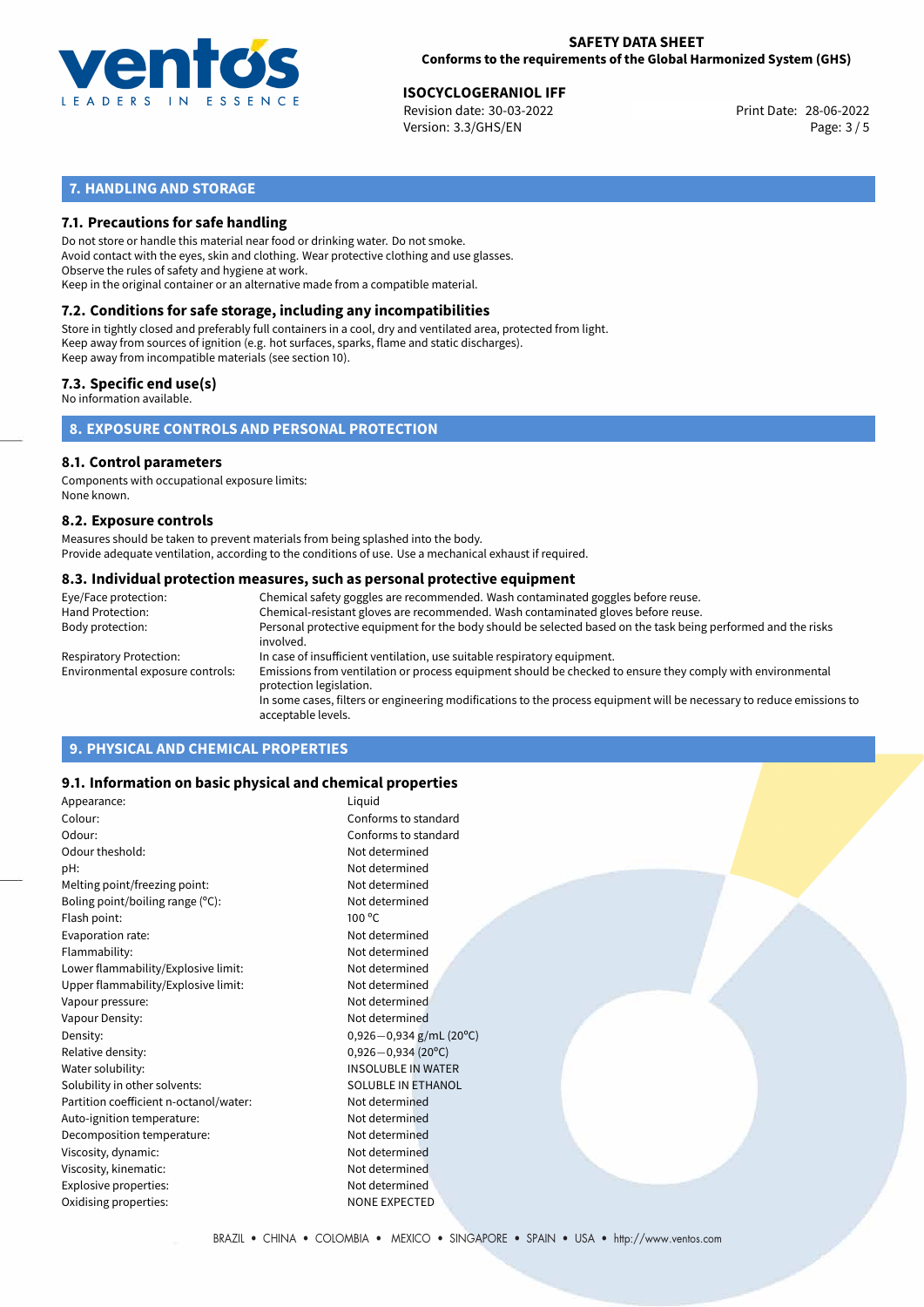

# **ISOCYCLOGERANIOL IFF**<br> **28-06-2022 ISO-03-2022 ISO-03-2022 ISO-2022 Print Date: 28-06-2022**

Revision date: 30-03-2022 Version: 3.3/GHS/EN Page: 4 / 5

## **10. STABILITY AND REACTIVITY**

## **10.1. Reactivity**

No hazardous reactions if stored and handled as prescribed/indicated.

#### **10.2. Chemical stability**

The product is stable if stored and handled as prescribed/indicated.

### **10.3. Possibility of hazardous reactions**

No hazardous reactions if stored and handled as prescribed/indicated.

#### **10.4. Conditions to Avoid**

Conditions to Avoid: Excessive heat, flame or other ignition sources.

## **10.5. Incompatible materials**

Avoid contact with strong acids and bases and oxidizing agents.

## **10.6. Hazardous decomposition products**

During combustion may form carbon monoxide and unidentified organic compounds.

## **11. TOXICOLOGICAL INFORMATION**

| Based on the data available, the criteria for classification are not met. |
|---------------------------------------------------------------------------|
| Causes skin irritation.                                                   |
| Causes serious eye damage.                                                |
| May cause an allergic skin reaction.                                      |
| Based on the data available, the criteria for classification are not met. |
| Based on the data available, the criteria for classification are not met. |
| Based on the data available, the criteria for classification are not met. |
| Based on the data available, the criteria for classification are not met. |
| Based on the data available, the criteria for classification are not met. |
| Based on the data available, the criteria for classification are not met. |
|                                                                           |

## **12. ECOLOGICAL INFORMATION**

## **12.1. Toxicity**

**Assessment:** Toxic to aquatic life with long lasting effects. **Experimental/calculated data:** No information available.

## **12.2. Degradability**

No information available.

### **12.3. Bioaccumulative potential** No information available.

**12.4. Soil mobility** No information available.

## **12.5. Other adverse effects**

See also sections 6, 7, 13 and 15 Do not allow to get into waste water or waterways.

## **13. DISPOSAL CONSIDERATIONS**

#### **13.1. Waste treatment methods**

Dispose of in accordance with national and local environmental regulations.